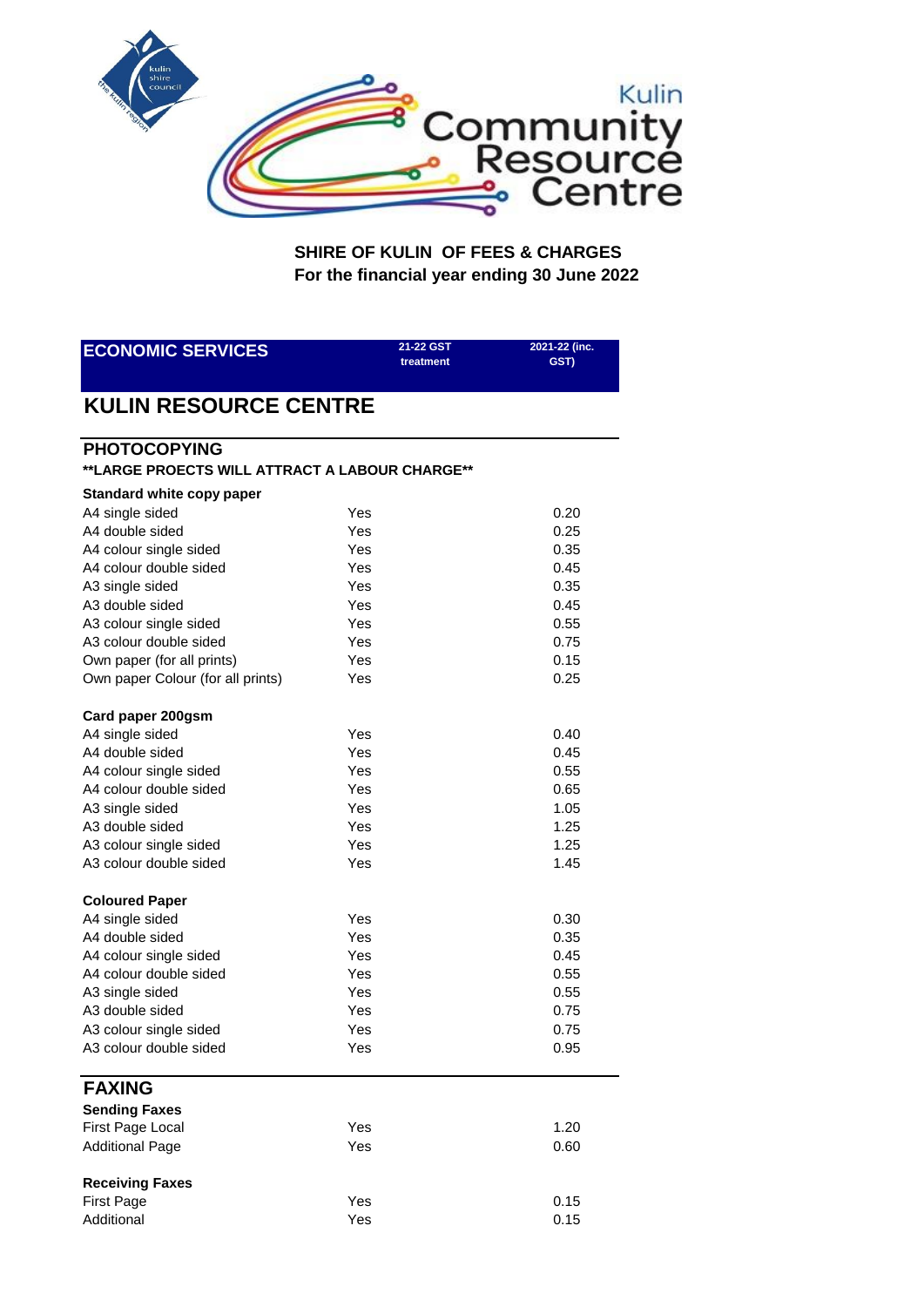| <b>ECONOMIC SERVICES</b>          | 21-22 GST | 2021-22 (inc. |
|-----------------------------------|-----------|---------------|
|                                   | treatment | GST)          |
| <b>EMAILING</b>                   |           |               |
| Per Email                         | Yes       | 3.50          |
| <b>LAMINATING</b>                 |           |               |
| A4                                | Yes       | 2.00          |
| A <sub>3</sub>                    | Yes       | 3.50          |
| Poster (A2)                       | Yes       | 15.00         |
| Large Poster                      | Yes       | 20.00         |
| <b>BINDING</b>                    |           |               |
| Per article                       | Yes       | 5.00          |
| <b>FOLDING</b>                    |           |               |
| Per 100                           | Yes       | 6.00          |
| <b>STAPLING</b>                   |           |               |
| Per 100                           | Yes       | 6.00          |
| <b>GUILOTINING</b>                | Yes Yes   | 40.00         |
| Staff member - per hour           |           | 7.00          |
| Hire - Per Hour                   |           |               |
| <b>LABOUR CHARGE</b>              |           |               |
| Per 5 mins                        |           | 6.00          |
| Per 15 mins                       |           | 15.00         |
| Per 30 mins                       |           | 25.00         |
| Per Hour                          |           | 40.00         |
| <b>CONSUMABLES</b>                |           |               |
| Community Phone Book A4 Colour    | Yes       | 15.00         |
| Community Phone Book A4 B&W       | Yes       | 10.00         |
| Community Phone Book A5 Colour    | Yes       | 10.00         |
| Community Phone Book Plain A5 B&W | Yes       | 5.00          |
| <b>LCD Projector &amp; Screen</b> |           |               |
| Weekend                           | Yes       | 70.00         |
| 1 day                             | Yes       | 45.00         |
| $1/2$ day                         | Yes       | 30.00         |
| <b>Bond</b>                       | <b>No</b> | 500.00        |
| Projector screen only             | Yes       | 25.00         |
| Whiteboard                        |           |               |
| Per day                           | Yes       | <b>NA</b>     |
| <b>KULIN UPDATE</b>               |           |               |
| Quarter Page                      | Yes       | 20.00         |
| Half Page                         | Yes       | 25.00         |
| Full page BW                      | Yes       | 40.00         |
| Full page Colour                  | Yes       | 80.00         |
| Front or Back page                | Yes       | 100.00        |
| Advertising Package (0-6 months)  | Yes       | 5% discount   |
| Advertising Package (6-12 months) | Yes       | 10% discount  |